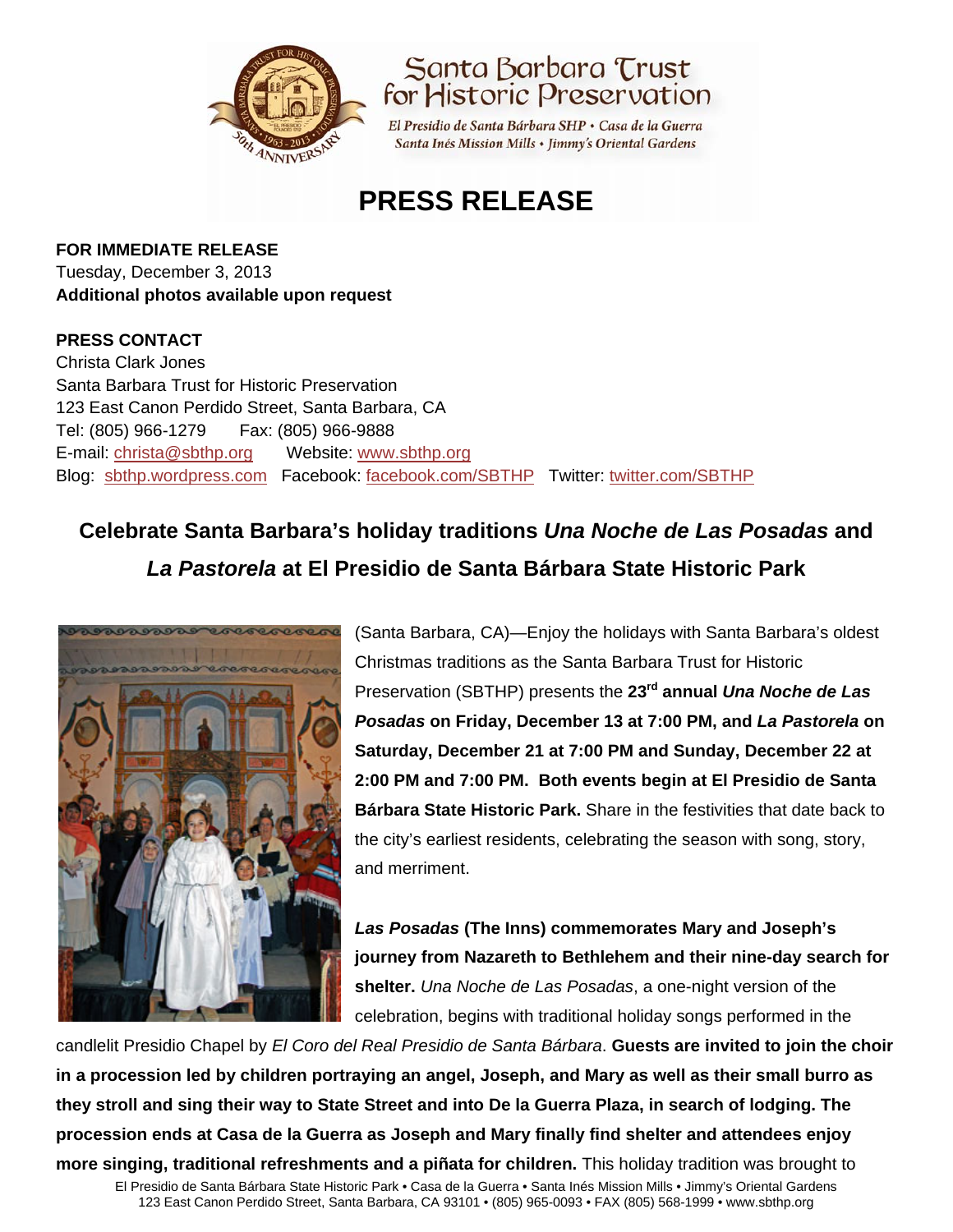Santa Barbara by its Spanish and Mexican settlers and is still observed throughout the American Southwest as a religious and social celebration.

**SBTHP and** *Los Pastores de Santa Barbara* **present the return of** *La Pastorela***, one of Santa Barbara's original Christmas celebrations.** *La Pastorela* **is the tale of the** *pastores'* **(shepherds) journey to Bethlehem to witness the birth of Christ.** It is a story of good and evil. The shepherds' journey is fraught with temptations, distractions and peril as the devil tries to prevent them from reaching their special destination. While hundreds of unique versions of the play exist, **this**  *pastorela* **was transcribed and saved in the mid-**



**nineteenth century by Pablo de la Guerra, the then-patriarch of the local de la Guerra family.** Based on performances he witnessed in Santa Barbara, de la Guerra's version is housed at the Santa Barbara Mission Archive-Library among the de la Guerra family papers. The performance is conducted entirely in Spanish and incorporates Early California song and dance.

*La Pastorela* **is produced and directed by Elvira Tafoya of** *Los Pastores de Santa Barbara***.** Tafoya has been involved in *La Pastorela* performances in Santa Barbara since 1975 and has successfully collaborated several times with SBTHP to conduct performances in the Presidio Chapel. Keeping with tradition, *Los Pastores* has recruited amateur actors from the community to take on the ten principal roles in the play. Elvira Tafoya, an accomplished teacher and organizer in the Santa Barbara community notes: "We are excited to have Pastorela back at the Presidio. **This project gives us the opportunity to keep a Mexican tradition alive and to share it with the entire community.**"

**Karen Schultz Anderson, Director of Education at SBTHP, says,** " *Una Noche de las Posadas* and *La Pastorela* are wonderful projects that enables SBTHP to carry out its mission **to 'bring alive the history of Santa Barbara for present and future generations.'** It supports our educational efforts to share Santa Barbara's diverse heritage with a broad audience, in a way that is both interesting and relevant in our lives today. We are delighted to continue this collaboration that contributes so much to the Santa Barbara community."

####